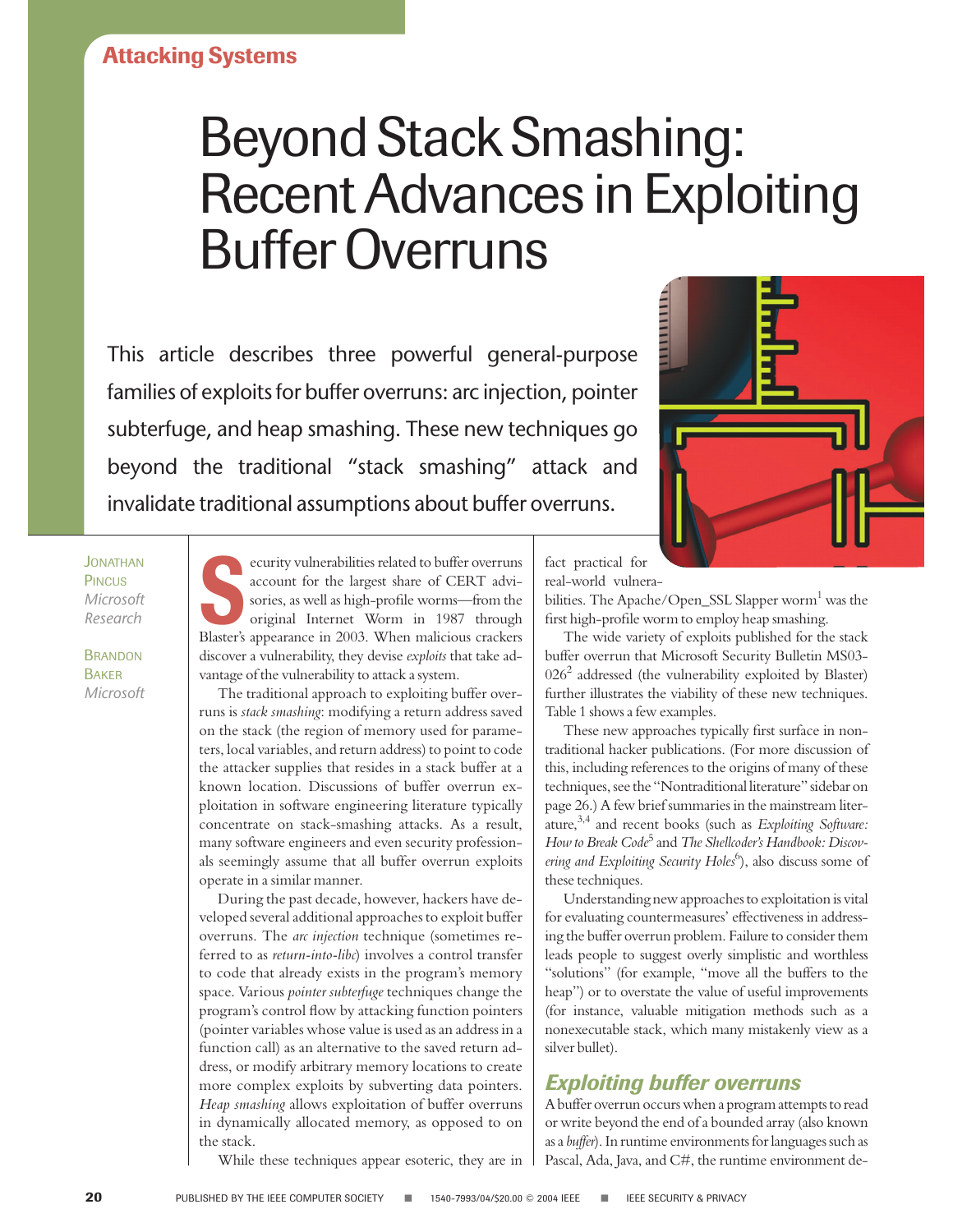| Table T. Different exploits of Microsoft Security Bulletin MS03-026. |                                      |                                                          |
|----------------------------------------------------------------------|--------------------------------------|----------------------------------------------------------|
| <b>AUTHOR</b>                                                        | <b>TECHNIQUE</b>                     | <b>COMMENTS</b>                                          |
| Last Stage of Delirium                                               | Unknown                              | Original report; specific exploit was<br>never published |
| <b>XFocus</b>                                                        | Stack smashing                       | Apparently used by Blaster author                        |
| Litchfield                                                           | Pointer subterfuge                   |                                                          |
| Cigital                                                              | Pointer subterfuge                   | Unpublished                                              |
| K-otic                                                               | Arc injection                        |                                                          |
| Authors of this article                                              | Pointer subterfuge and arc injection | Unpublished                                              |

**Table 1. Different exploits of Microsoft Security Bulletin MS03-026.**

tects buffer overruns and generates an exception. In the runtime environment for C and C++, however, no such checking is performed. Attackers can often exploit the defect by using the buffer overrun to change the program's execution. Such exploits can in turn provide the infection vector for a worm or a targeted attack on a given machine.

A buffer overrun is characterized as a *stack buffer overrun* or *heap buffer overrun* depending on what memory gets overrun. C and C++ compilers typically use the stack for local variables as well as parameters, frame pointers, and saved return addresses. Heaps, in this context, refer to any dynamic memory implementations such as the C standard library's malloc/free, C++'s new/delete, or the Microsoft Windows APIs Heap**(a)**

```
void f1a(void * arg, size_t len) {
  char buff[100];
 memcpy(buff, arg, len); /* buffer overrun if len > 100 */
  /* ... */
  return;
}
(b)
void f1b(void * arg, size_t len) {
  char * ptr = malloc(100);
  if (ptr == NULL) return;
 memcpy(ptr, arg, len); /* buffer overrun if len > 100 */
  /* ... */
  return;
}
```
Figure 1. Code samples with traditional (simple) buffer overrun defects. (a) A stack buffer overrun and (b) a heap buffer overrun.

Alloc/HeapFree. Figure 1 provides examples of functions containing a stack buffer overrun (a) and heap buffer overrun (b).

Published general-purpose exploits for buffer overruns typically involve two steps:

- 1. Change the program's flow of control. (Pure data exploits in which the buffer happens to be adjacent to a security-critical variable operate without changing the program's flow of control; these are relatively rare, and to date no general-purpose techniques have been published relating to them.)
- 2. Execute some code (potentially supplied by the attacker) that operates on some data (also potentially supplied by the attacker).

The term *payload* refers to the combination of code or data that the attacker supplies to achieve a particular goal (for example, propagating a worm). The attacker sometimes provides the payload as part of the operation that

causes the buffer overrun, but this need not be the case. All that is required is that the payload be at a known or discoverable location in memory at the time that the unexpected control-flow transfer occurs.

# *Stack smashing*

Stack smashing, a technique first described in detail in the mid '90s by such hackers as AlephOne and DilDog, illustrates these two steps: changing the flow of control to execute attacker-supplied code. Stack smashing relies on the fact that most C compilers store the saved return address on the same stack used for local variables.

To exploit the buffer overrun in f1a via a classic stack-smashing attack, the attacker must supply a value for arg (for example, as received from a network packet) that contains both an executable payload and the address at which the payload will be loaded into the program's memory—that is, the address of buff. This value must be positioned at a location within arg that corresponds to where f1a's return address is stored on the program's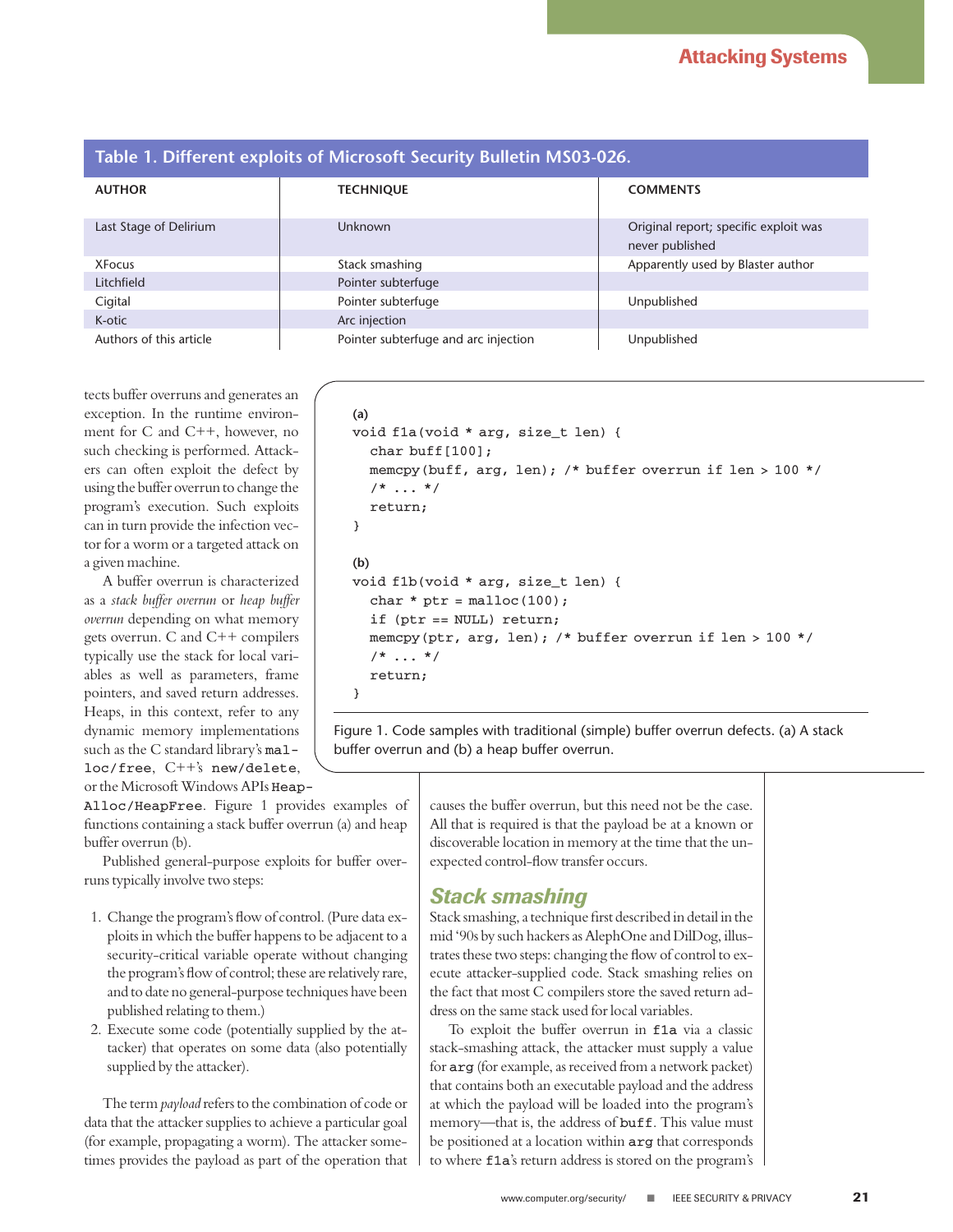stack when the buffer overrun occurs; depending on the specific compiler used to compile  $f1a$ , this will typically be somewhere around 108 bytes into arg. This new value for the saved return address changes the program's control flow: when the return instruction executes, control is transferred to buff instead of returning to the calling procedure.

Stack smashing is well described in mainstream literature, $<sup>1</sup>$  so we won't discuss it in detail in this article.</sup> However, two important enhancements to the standard stack-smashing technique are often used in conjunction with some of the other approaches, and therefore are worth describing.

*Trampolining* lets an attacker apply stack smashing in situations in which buff's absolute address is not known ahead of time. The key insight here is that if a program register *R* contains a value relative to **buff**, we can transfer control to buff by first transferring control to a sequence of instructions that indirectly transfers via *R*. When an attacker can find such a sequence of instructions (known as the trampoline) at a well-known or predictable address, this provides a reliable mechanism for transferring control to buff. Alternatively, a pointer to attackersupplied data can often be found somewhere on the stack, and so exploits often use sequences of instructions such as pop/pop/ret to trampoline without involving registers. David Litchfield's comparison of exploit methods between Linux and Windows suggests that variations in Linux distributions make trampolines a less popular exploit approach on Linux.<sup>6</sup>

Another concept first developed as a stack-smashing enhancement is the separation between transferring the payload and the buffer overrun operation that modifies control flow. A situation in which this is particularly useful is when the buffer being overrun is too small to contain an attacker's payload. If the attacker arranges for the payload to be supplied in an earlier operation and it's still available in the program's memory space, then he or she can use it at the time of exploit. The sidebar briefly discusses and gives references for several such clever techniques, including Murat Balaban's approach of storing the payload in an environment variable, which are typically accessible on Linux systems from well-known addresses near the stack base.

#### *Arc injection*

As an alternative to supplying executable code, an attacker might simply be able to supply data that—when a program's existing code operates on it—will lead to the desired effect. One such example occurs if the attacker can supply a command line that the program under attack will use to spawn another process; this essentially allows arbitrary code execution. Arc injection exploits are an example of this data-oriented approach—indeed, the first such published exploit allowed the attacker to run an arbitrary program. The term "arc injection" refers to how these exploits operate: the exploit just inserts a new arc (control-flow transfer) into the program's control-flow graph, as opposed to code injection-exploits such as stack smashing, which also insert a new node.

A straightforward version of arc injection is to use a stack buffer overrun to modify the saved return address to point to a location already in the program's address space—more specifically, to a location within the system function in the C standard library. The system function takes an arbitrary command line as an argument, checks the argument's validity, loads it into a register *R*, and makes a system call to create the process. Eliding some details, pseudocode for the system function is:

```
void system(char * arg) {
 check_validity(arg);
 R = \arg jtarget: 
 execl(R, ...)
}
```
If an attacker can arrange for *R*to point to an attackersupplied string and then jump directly to the location target, thus bypassing the validity check and assignment, the system will treat the attacker-supplied string as a command line and execute it. On many operating systems, the C standard library loads into most processes at a well-known location, and the computing target's absolute address is straightforward.

This still leaves the attacker with the problem of how to get *R* to point to an attacker-supplied string. In many cases, this is trivial: programs routinely reuse registers, and it could just so happen that the program also uses *R* in the procedure in which a buffer overrun occurs. For example, if *R* happens to contain the address of buff or arg in the compiled version f1 (from Figure 1), then exploiting the buffer overflow via arc injection is trivial: all the attacker needs to do is ensure that the target's location appears at the appropriate offset in arg to replace the saved return address. When f1 returns, control transfers to the middle of the system function instead. (Because system is in the C standard library, known as libc on Unix and Linux systems, these exploits are often referred to as return-into-libc exploits; however, variations exist that involve neither a return statement nor libc, so we prefer the more general term "arc injection.")

The straightforward arc-injection approach serves as the basis for more complex exploits. One approach is to arrange the data after the saved return address so that f1 first "returns" to strcpy's location rather than its original caller (copying the data to an appropriate location);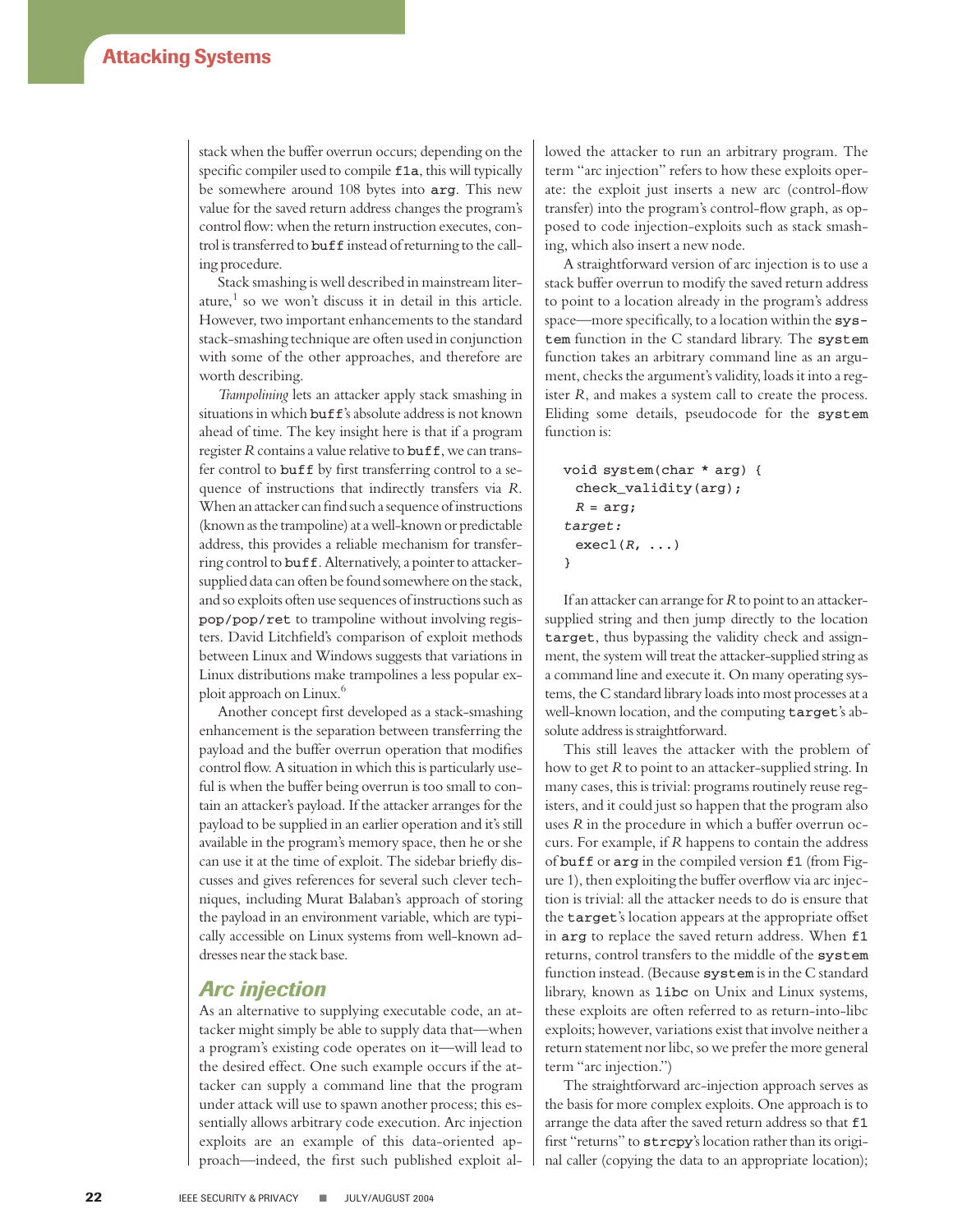strcpy then "returns" to system. Generalizing this allows for arbitrary "chaining" of function calls in arc-injection exploits.

Arc-injection exploits are especially useful techniques when the program being attacked has some form of memory protection (for example, nonexecutable stacks or the so-called W^X mechanism, which prevents any area of memory from being simultaneously writeable and executable). Because no attacker-supplied code is executed, these mitigations do not prevent arcinjection exploits.

# *Pointer subterfuge*

Pointer subterfuge is a general term for exploits that involve modifying a pointer's value. At least four varieties of pointer subterfuge exist: function-pointer clobbering, data-pointer modification, exception-handler hijacking, and virtual pointer (VPTR) smashing. Actual implementation of these depends to some extent on how the compiler lays out local variables and parameters; for the sake of simplicity, we will ignore such complications in this article.

#### *Function-pointer clobbering*

Function-pointer clobbering is exactly what it sounds like: modifying a function pointer to point to attackersupplied code. When the program executes a call via the function pointer, the attacker's code is executed instead of the originally intended code. This can be an effective alternative to replacing the saved return value address in situations in which a function pointer is a local variable (or a field in a complex data type such as a C/C++ struct or class). In f3 (shown in Figure 2), for example, assuming the local function variable f is laid on the stack after buff, the attacker can use the buffer overrun to modify f. If the attacker sets f to buff's address (or a trampoline to buff), the call to f will transfer control to code that has been injected into buff.

Function-pointer clobbering combines effectively with arc injection. In f2a, for example, the attacker might choose to overwrite f with a location in the system function.

Function-pointer clobbering also combines very effectively with pointer subterfuge. A popular exploit on Unix and Linux systems uses an arbitrary pointer write to clobber pointers in the fnlist structure (typically manipulated by the atexit call); these functions are invoked as a process exits.

Although the earlier example is in terms of a stack buffer overrun, function-pointer clobbering can also be used on overruns embedded in heap structs or objects that contain embedded function pointers.

Function-pointer clobbering is an especially useful technique when the program being attacked uses some form of mitigation technique that prevents modification of the saved return address (for example, if a mechanism

#### **(a)**

```
void f2a(void * arg, size_t len) {
  char buff[100];
  void (*f)( ) = ...;memcpy(buff, arg, len); /* buffer overrun! */
  f():
  /* ... */
  return;
}
```
#### **(b)**

```
void f2b(void * arg, size_t len) {
  char buff[100];
  long val = \dots;
  long *ptr = \dots;
  extern void (*f)();
  memcpy(buff, arg, len); /* buffer overrun! */
  *ptr = val;f():
  /* ... */
  return;
}
```
Figure 2. Pointer variables let the attacker use different exploit techniques. (a) A buffer overrun where the attacker can modify a function pointer. (b) A buffer overrun where an attacker can modify a data pointer, thus indirectly modifying a function pointer.

such as StackGuard<sup>9</sup> protects it). Because the saved return address is not overwritten, these mitigations do not prevent function-pointer clobbering exploits.

#### *Data-pointer modification*

If an address is used as a target for a subsequent assignment, controlling the address lets the attacker modify other memory locations, a technique known as an *arbitrary memory write*. In  $E4$ , for example, the buffer overrun of buff also modifies ptr and val values; this means that the attacker can use the assignment \*ptr =  $val$  to set any four bytes of memory to a value of his or her choice. Data-pointer modification is thus useful as a building block in more complex exploits. (Although this example is in terms of a stack buffer overrun, an exploit can also use data-pointer modification on overruns embedded in heap structs or objects that also contain embedded pointers.)

A common use of data-pointer modification is in combination with function-pointer clobbering. In f4 in Figure 2, because variable f is not a local variable, there is no way to clobber it as part of the buffer overrun. However, if the attacker knows f's address, then the arbitrary pointer write can be used to change f's value, thus leading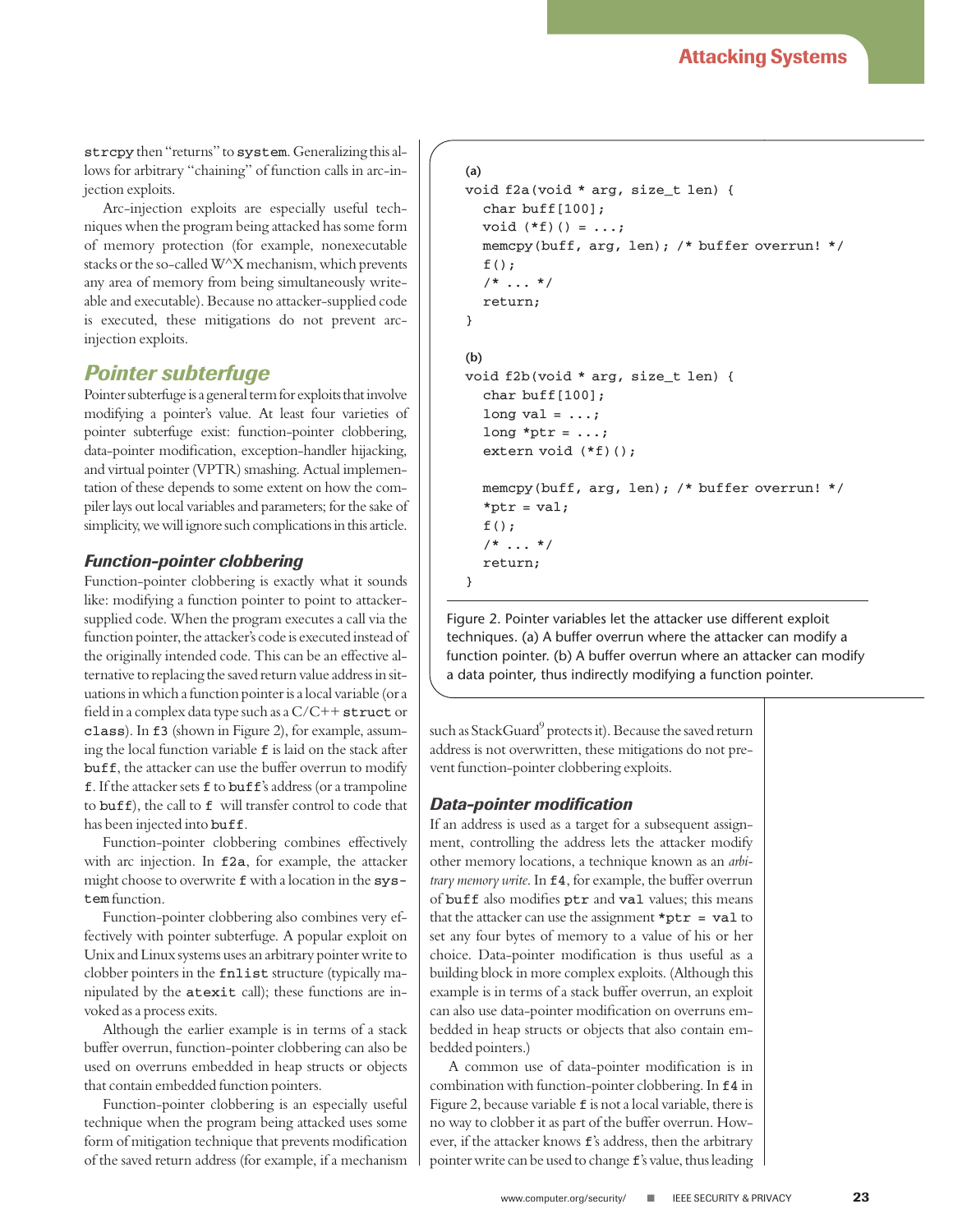```
extern int global_magic_number;
void vulnerable(char *input, size_t max_length) {
     char buff[MAX_SIZE];
     int *ptr;
     int i;
     int stack_cookie;
P0: stack_cookie = global_magic_number;
P1: memcpy(buff, input, max length); // buffer overrun!
   ...
P2: *ptr = i;P3: if (stack_cookie != global_magic_number)
        // buffer overrun has occurred!
        exit();
P4: return;
}
```
Figure 3. A simplified example of vulnerable code with compiler-inserted checks for buffer overruns. Pointer subterfuge attacks can be used to defeat compiler-inserted checks for buffer overruns, as this simplified example of vulnerable code illustrates.

to the same effect as a function-pointer clobber.

Another use of data-pointer modification is to modify some location used in future security-critical decisions. An exploit published by Litchfield for the MS03- 026 vulnerability<sup>7</sup> is an excellent example of how pointer subterfuge can combine with a traditional stacksmashing approach.

Figure 3 presents a simplified version of a vulnerable program's code. The stack\_cookie and global \_magic\_number variables are explicit (albeit simplified) representations of some additional checks introduced by the Microsoft Visual C++ 7.0 compiler. For the purposes of this section, it is enough to note that the goal of these code fragments is to prevent execution from reaching program point P if a buffer overrun has modified the saved return address, which on an x86 machine is located on the stack directly after the stack\_cookie variable.

By taking advantage of the buffer overrun at P1, Litchfield's exploit first performs the following primitive operations:

- stores a sequence of instructions in the local variable buff;
- modifies the pointer variable ptr to point to the global variable global\_magic\_number;
- sets i to a new value val:
- sets stack\_cookie to the same value val; and
- modifies the saved return address to contain the address of a trampoline that will indirectly transfer execution to buff.

When execution reaches P2, the assignment modi-

fies the value in the global variable global\_magic\_number, setting it to val. As a result, the test at P3 fails to detect the buffer overrun. Execution thus reaches P4, where the return instruction results in a control-flow transfer to the saved return value; the trampoline in turn transfers control to the instructions that have been stored in buff, and the exploit is successful.

As this example illustrates, datapointer modification is an especially useful technique when the program being attacked uses a mitigation technique that prevents more straightforward exploits.

#### *Exceptionhandler hijacking*

Several variations of exploit techniques target the Microsoft Windows Structured Exception Handling

(SEH) mechanism. When an exception (such as an access violation) is generated, Windows examines a linked list of exception handlers (typically registered by a program as it starts up) and invokes one (or more) of them via a function pointer stored in the list entry. Because the list entries are stored on the stack, it is possible to replace the exception-handler function pointer via buffer overflow (a standard example of functionpointer clobbering), thus allowing an attacker to transfer control to an arbitrary location—typically a trampoline to code injected by the attacker. Versions of Windows starting with Windows Server 2003 perform some validity checking of the exception handlers that limit the feasibility of this straightforward attack.

An alternative to clobbering an individual function pointer is to replace the field of the thread environment block (a per-thread data structure maintained by the Windows operating system) that points to the list of registered exception handlers. The attacker simply needs to "mock up" an apparently valid list entry as part of the payload and, using an arbitrary pointer write, modify the "first exception handler" field. Although recent versions of Windows do some validity checking for the list entries, Litchfield has demonstrated successful exploits in many of these cases.

As this discussion implies, the SEH mechanism has been repeatedly revised in response to these attacks; all currently published vulnerabilities are expected to be fixed in Windows XP Service Pack 2. However, published exploits continue to be feasible on older versions of the operating system, and it is, of course, possible that new exploits will be discovered for SEH's latest version.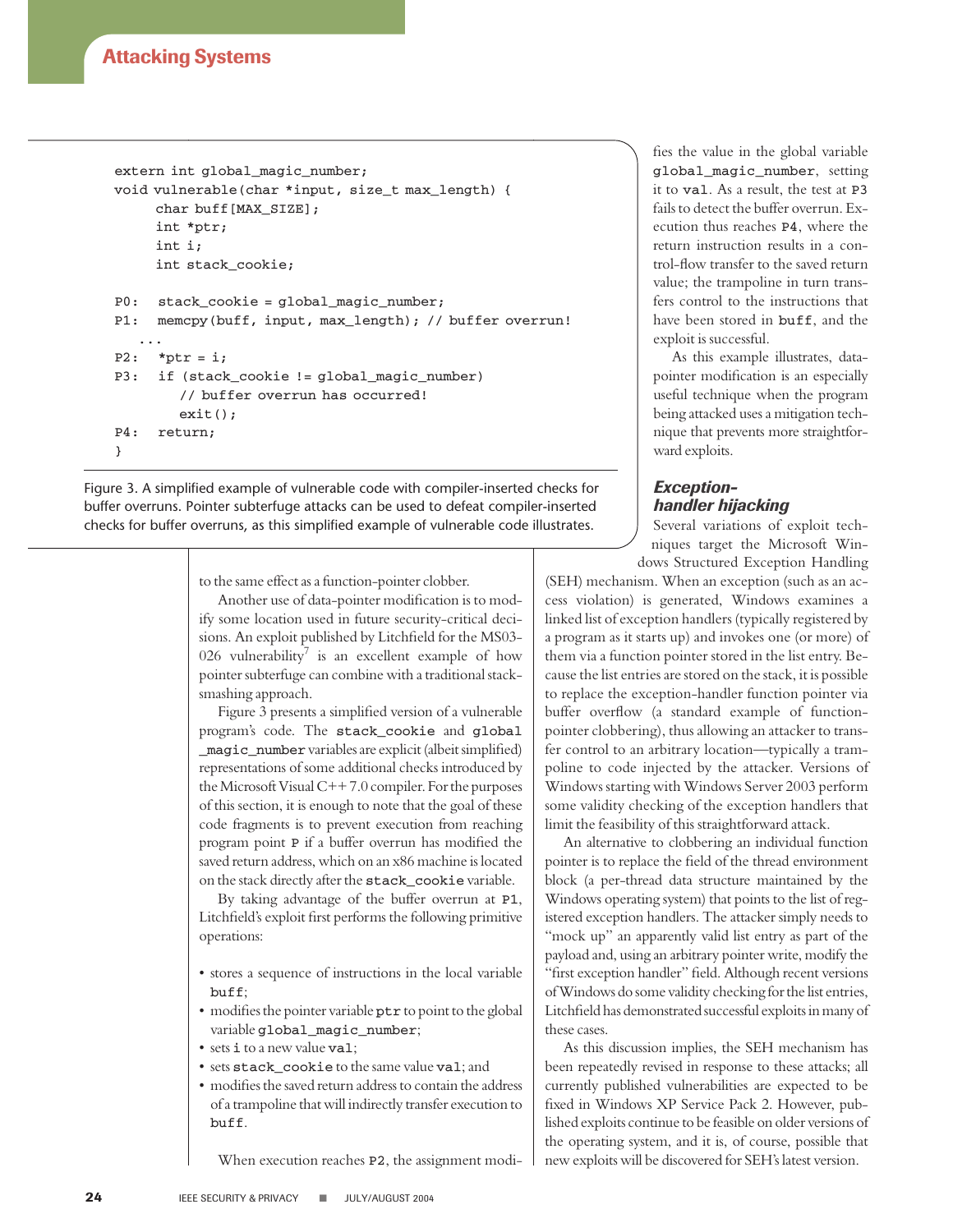While SEH is a Windows-specific concept, there could be analogous techniques on other operating systems. On Linux, for example, replacing an entry in the fnlist (discussed in the "Function-pointer clobbering" section) has some strong similarities to this approach.

Exception-handler hijacking is an especially useful technique when the program being attacked uses a mitigation technique that prevents more straightforward exploits of stack buffer overruns. In many cases, by triggering an unexpected exception, the attacker might be able to bypass the mitigation.

#### *VPTR smashing*

Most C++ compilers implement virtual functions via a *virtual function table*(VTBL) associated with each class; the VTBL is an array of function pointers that is used at runtime to implement dynamic dispatch. Individual objects, in turn, point to the appropriate VTBL via a *virtual pointer* (VPTR) stored as part of the object's header. Replacing an object's VPTR with a pointer to an attacker-supplied VTBL (which we will refer to as a "mock VTBL") allows the attacker to transfer control when the next virtual function is invoked.

VPTR smashing attacks can apply both to stack buffer overruns and heap buffer overruns, and can be used in conjunction with code injection or arc injection; Figure 4 illustrates this with a heap buffer overrun and a code injection attack.

In Figure 4, assume that the class C has a virtual function vf; further assume that the object for ptr is allocated directly after buff. In this case, the attacker has presumably transferred the payload (mock VTBL and code to be executed) in an earlier operation, and uses the buffer overrun to modify ptr's VTBL. For sufficiently large stack buffer overruns, the mock VTBL and injected code can also be provided as part of the buffer overrun operation.

For a heap buffer overrun, it initially seems that the attacker must guess the type of object allocated directly after the buffer that has been overrun; while this is trivial in the example in Figure 4 it could be far more difficult in real-world situations. However, overwriting the VPTR to point to an attacker-supplied mock VTBL (in which each entry points to the attacker's injected code) removes this requirement.

VPTR smashing has not yet been used widely in practice, but it is a potentially useful technique when the program being attacked uses a mitigation technique that prevents heap smashing.

#### *Heap smashing*

Until very recently, experts believed that only stack buffers were vulnerable to exploitation. Various pointersubterfuge exploits started to challenge this assumption, and led to the development of heap-specific attacks that have since become known as heap smashing.

```
void f4(void * arg, size_t len) {
  char *buff = new char[100];
  C *ptr = new C;memcpy(buff, arg, len); /* buffer overrun! */
  ptr->vf(); // call to a virtual function
  return;
}
```
Figure 4. A buffer overrun in C++ code, exploitable both by VPTR smashing and heap smashing.

The key insight behind heap smashing is to exploit the implementation of the dynamic memory allocator by violating some assumed invariants. (Published source code for the dynamic memory allocator makes explanation easier, but is not needed in practice, so these techniques apply equally well on closed-source systems.) Many allocators, for example, keep headers for each heap block chained together in doubly linked lists of allocated and freed blocks, and update these during operations such as freeing a memory block. If there are three adjacent memory blocks *X*, *Y,* and *Z*, an overrun of a buffer in *X* that corrupts the pointers in *Y*'s header can thus lead to modification of an arbitrary memory location when *X*, *Y*, or *Z*is freed. In many cases, the attacker can also control the value being put into that location, thus accomplishing an arbitrary memory write, which leads to the exploitation possibilities discussed in the "Data-pointer modification" section. In practice, heap smashing is thus typically coupled with function-pointer clobbering.

Three factors complicate heap-smashing exploits. Most obviously, the attacker typically does not know the heap block's location ahead of time, and standard trampolining approaches are typically not effective. In many cases, it is somewhat difficult to predict when the heapfree operation will occur, which could mean that the payload is no longer available at the time that the call via the clobbered function pointer occurs. Finally, in some situations (especially with multithreaded programs), it is difficult to predict whether the next block has been allocated at the time the overrun occurs.

Surprisingly enough, however, these are no longer significant roadblocks for exploitation of many heap buffer overruns. Attackers typically work around them by transferring the payload to an easy-to-find location as part of a separate operation (a technique first developed as a stack-smashing enhancement). There are typically enough such locations available that attackers can choose a location that will still be available at the time the call occurs. For cases where it is difficult to predict the next block, attackers can attempt to influence the size and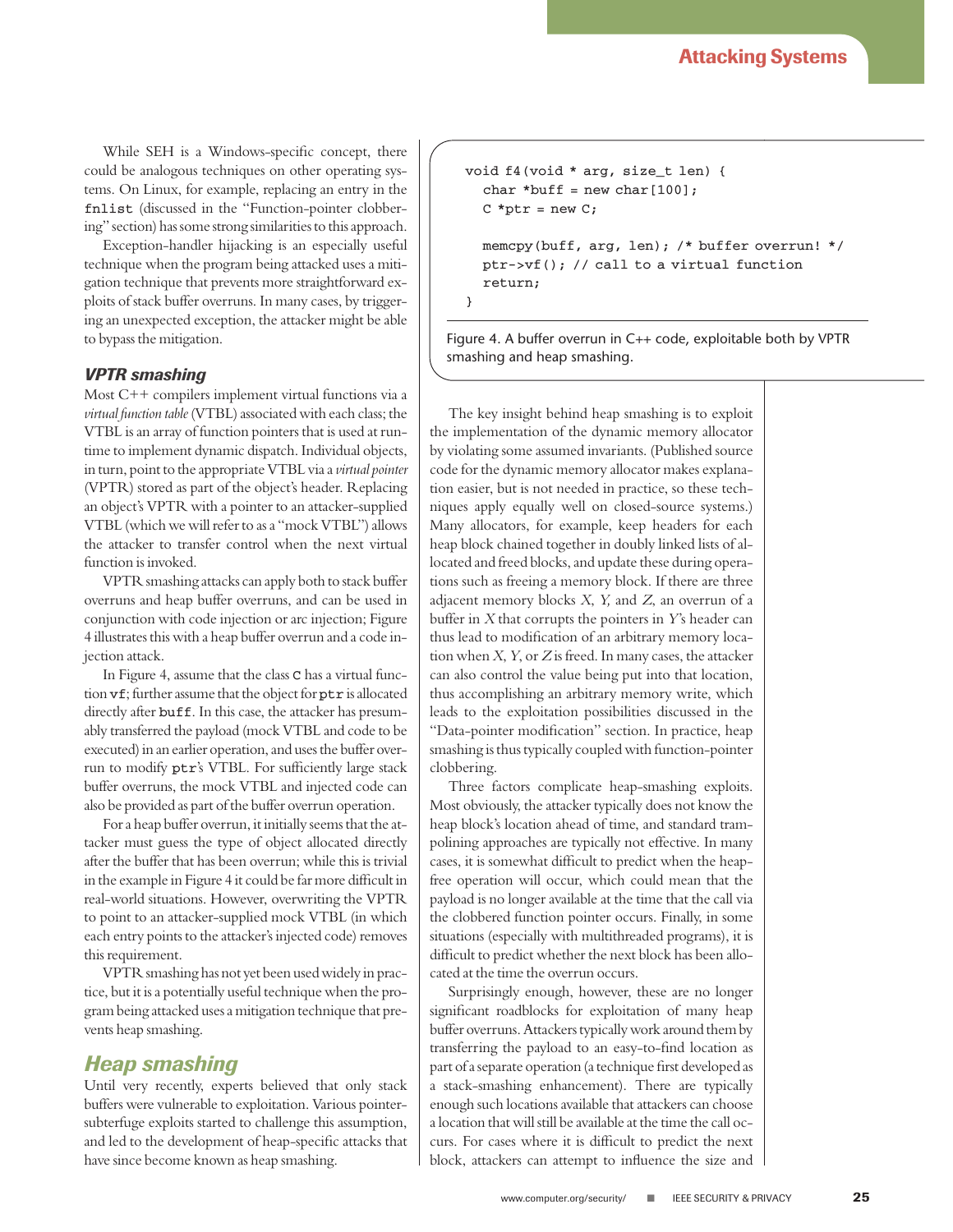# Nontraditional literature on buffer overruns

 $A$  though very little work has been published on exploitation<br>in traditional conferences and journals, there is a lively parallel world—where the work is often of surprisingly high quality. This important resource is often left untapped by security researchers (although the references cited in the main article text in turn contain some useful references to this nontraditional literature).

The exploit techniques discussed in the main article come from four major threads of nontraditional literature, with a fair amount of crossover between them: Web sites and advisories from security companies and individual researchers; mailing lists, most notably the Security Focus VulnWatch and VulnDev mailing lists; hacker conferences such as Black Hat (www.blackhat.org); and *Phrack* magazine (www.phrack.org).

### *Stack smashing*

AlephOne's 1996 *Smashing the Stack for Fun and Profit* (in Phrack 49 at www.phrack.org/show.php?p=49&a=14) and DilDog's *The Tao of Windows Buffer Overruns* (www.cultdeadcow.com/cDc\_files/ cDc-351/) are classic introductions to stack-smashing techniques and trampolining. Murat Balaban (www.enderunix.org/docs/eng/ bof-eng.txt) first described the technique of storing the executable code in an environment variable. eEye's *Blaster Worm Analysis* (www.eeye.com/html/Research/Advisories/AL20030811.html) discusses the Blaster worm in detail.

# *Arc injection*

Return-into-libc attacks were pioneered by Solar Designer in 1997 (www.securityfocus.com/archive/1/7480) and refined by Rafal Wojtczuk (1998's *Defeating Solar Designer's Non-executable Stack Patch* at www.insecure.org/sploits/non-executable.stack.problems. html, and 2001's *The Advanced return-into-lib(c) Exploits* in Phrack 58 at www.phrack.org/show.php?p=58&a=4). K-otic describes a return-into-libc exploit for MS03-026 at www.k-otik.com/exploits/ 11.07.rpcexec.c.php.

# *Pointer subterfuge*

Pointer subterfuge attacks were developed largely in response to the introduction of stack canary checking in StackGuard and other products. Matt Conover's 1999 paper on heap exploitation (www.w00w00.org/files/articles/heaptut.txt) discusses this and has several examples of pointer subterfuge attacks; he cites Tim Newsham's earlier mail suggesting this approach. Bulba and

Kil3r's *Bypassing Stackguard and Stackshield* (Phrack 56 at www.phrack.org/show.php?p=56&a=5) and Gerardo Richarte's similarly titled *Bypassing the Stackguard and Stackshield Protection* (www2.corest.com/common/showdoc.php?idx=242&idxseccion =11) are two early examples here. David Litchfield discusses exception-handler hijacking in his 2003 paper on *Variations in Exploit Methods Between Linux and Windows* (www.nextgenss.com/ papers/exploitvariation.pdf); his *Defeating the Stack Buffer Overflow Prevention Mechanism of Microsoft Windows 2003 Server* (www.nextgenss.com/papers/defeating-w2k3-stack-protection. pdf) discusses both pointer subterfuge in general and exception handling hijacking in particular. Rix described *Smashing C++ VPTRs* in Phrack 56 (at www.phrack.org/show.php?p=56&a=8).

# *Heap smashing*

Conover's 1999 paper (mentioned above) first described heap exploitation techniques, although he noted "... heap-based overflows are not new." A pair of articles in Phrack 57 (Michel Kaempf's *Vudo Malloc Tricks* at www.phrack.org/show.php?p =57&a=8 and Anonymous' *Once Upon a Free ...* at www.phrack. org/show.php?p=57&a=9) introduced heap smashing in mid 2001. Halvar Flake's *Third Generation Exploits* (www.blackhat. com/presentations/win-usa-02/halvarflake-winsec02.ppt) first applied this to Windows; Litchfield's *Non-stack Based Exploitation of Buffer Overrun Vulnerabilities on Windows NT/2000/XP* (www.nextgenss.com/papers/non-stack-bo-windows.pdf) expands on these concepts.

JP's *Advanced Doug Lea's Malloc Exploits* (Phrack 61 at www.phrack.org/show.php?p=61&a=6) elegantly analyzes heapbased exploits in terms of primitive operations and covers several techniques for extracting information from the target program to make exploits more reliable. Pheonlit's description of exploiting a Cisco IOS heap overrun (www.phenoelit.de/ultimaratio/index. html) shows how attackers can work around partial defenses. Frédéric Pierrot and Peter Szor of the Symantec Security Response Center analyzed the Slapper worm's use of the heap-smashing technique (securityresponse.symantec.com/avcenter/reference/ analysis.slapper.worm.pdf). Dave Aitel's excellent two-part series *Exploiting the MSRPC Heap Overflow* (www.immunitysec.com/ papers/msrpcheap.pdf) gives a good feel for now hackers develop exploits in practice, and also illustrates the technique of providing the "payload" in an operation distinct from the buffer overrun itself.

order of heap operations to position the heap block of interest at a known location and to disambiguate the following blocks' behavior.

As of early 2004, the clear explanations in *The Shellcoder's* Handbook<sup>6</sup> and elsewhere imply that heap buffer overrun exploitation is almost as cookbook of a process as stack buffer exploitation. Just as the original stack-smashing technique has been repeatedly extended, researchers such as Matt Conover and Oded Horovitz are currently investigating new exploit approaches that build on heap smashing.<sup>8</sup>

G iven the continued existence of large amounts of C and C++ code in system-critical code (operating